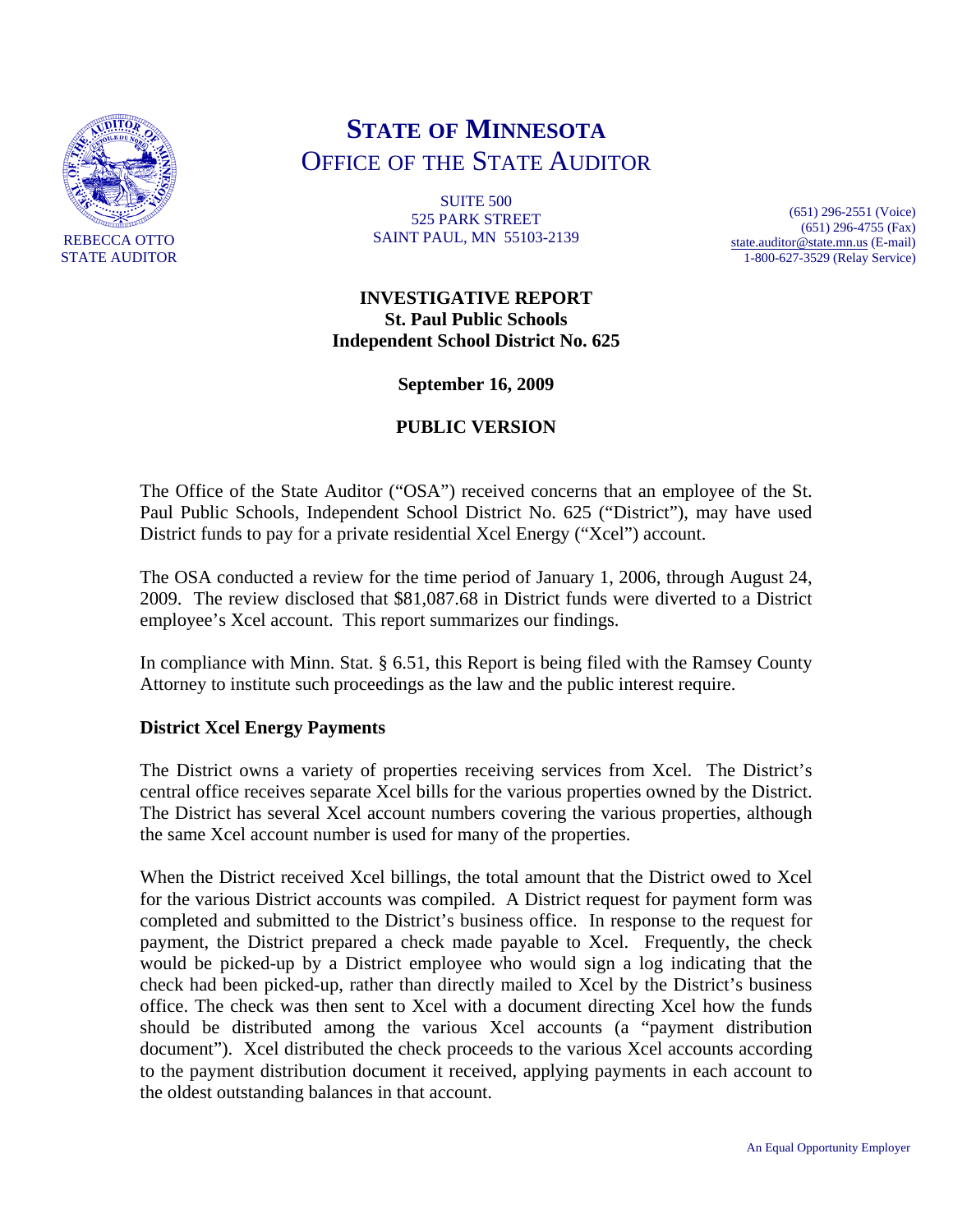Investigative Report Independent School District No. 625 (St. Paul Public Schools) September 16, 2009 Page 2

### **OSA Review**

The OSA's period of review was January 1, 2006, through August 24, 2009. From the District, the OSA received copies of District checks to Xcel, request for payment forms, and payment distribution documents when they were available in the District files. The District also provided the OSA with a copy of a log that District employees signed when they picked-up a District check from the business office, rather than having the business office directly mail the check.<sup>[1](#page-1-0)</sup> From Xcel, the OSA received copies of checks Xcel received from the District, the payment distribution documents Xcel received from the District, billing records for residential Xcel account (51-XXXXXXX-3) belonging to an Accounting Technician employed by the District, and logs maintained by Xcel for contacts it received regarding the residential account. The OSA also discussed procedures for handling Xcel billings with District personnel.

Our review found that \$81,087.68 in District funds were applied to the Xcel account for the Accounting Technician's residence during the time period of January 1, 2006, through August 24, 2009. Our findings are reflected in Attachment A to this Report.

More specifically, we found payment distribution documents received by Xcel that directed payments to be made to the private residential account (51-XXXXXXX-3). We compared the payment distribution documents available from the District with the payment distribution documents received by Xcel. We found that in each case where funds were diverted to the private residential account, the payment distribution document was either not available from the District's files, or the document available from the District's files differed from the document received by Xcel. Where the documents were different, the payment distribution document received by Xcel directed payment into the private residential account; the payment distribution document available from the District did not.

In all cases where funds were directed to the private residential account and a copy of the District's logs showing when an employee picked up a District check was available, the District's logs showed that the checks to Xcel were picked up by the Accounting Technician. In most of the cases where funds were directed to the private residential account, the request for payment forms had handwritten notes requesting that the checks not be mailed to Xcel and that the Accounting Technician be called when the checks were ready. In the remaining cases, the copy of the request for payment forms provided to us had sections that were unreadable, as though the sections had been highlighted with a marker that blacked out the text on the copies.

<span id="page-1-0"></span><sup>&</sup>lt;sup>1</sup> The OSA was provided with a copy of the log for the time period of May 31, 2006, through August 24, 2009.